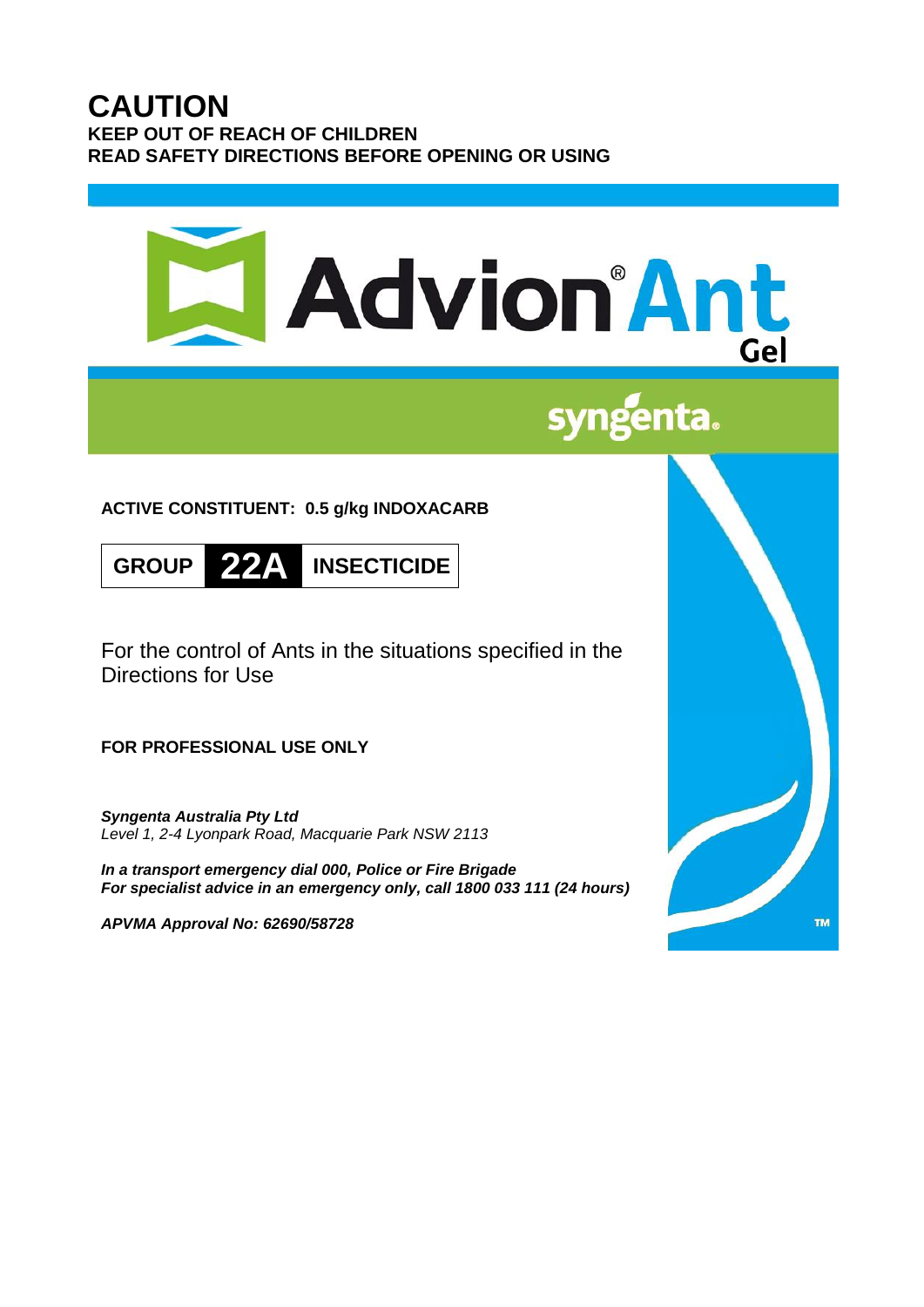### **DIRECTIONS FOR USE**

#### **Restraints**

DO NOT place gel on surfaces that are regularly washed

DO NOT allow to contact food, livestock feed or their water

BEFORE USING all unpackaged food and packaging material must be removed from the room

DO NOT place gel on surfaces where food is prepared or on utensils that are used for food preparation, on food packing materials or on surfaces where food packing materials are stored

ADVION ANT GEL may be used in cracks and crevices as an ant pesticide provided its use does not create a nuisance

DO NOT apply ADVION ANT GEL to surfaces where the temperature exceeds  $50^{\circ}$ C as this could cause the gel to liquefy and lose effectiveness. (Examples include, but are not limited to, parts of stoves, ovens, grills, fume hoods, saunas, heat lamps, coffee urns, toasters, fryers, dishwashers and hot water pipes)

| <b>Situation</b>                                                                                                                                                                                                                                                                                                                                                                                                                                          | <b>Pest</b>                                                                                                                                                                                                                                                                                                                                                                                                                                                                           | Rate                                                                                                                                                                                                                                                                           | <b>Critical Comments</b>                                                                                                                                                                                                                                                                                                                                                                                                             |
|-----------------------------------------------------------------------------------------------------------------------------------------------------------------------------------------------------------------------------------------------------------------------------------------------------------------------------------------------------------------------------------------------------------------------------------------------------------|---------------------------------------------------------------------------------------------------------------------------------------------------------------------------------------------------------------------------------------------------------------------------------------------------------------------------------------------------------------------------------------------------------------------------------------------------------------------------------------|--------------------------------------------------------------------------------------------------------------------------------------------------------------------------------------------------------------------------------------------------------------------------------|--------------------------------------------------------------------------------------------------------------------------------------------------------------------------------------------------------------------------------------------------------------------------------------------------------------------------------------------------------------------------------------------------------------------------------------|
| <b>Residential, commercial</b><br>and industrial buildings<br>including factories, farm<br>buildings, food<br>handling/processing<br>establishments, homes,<br>hospitals, hotels, motels,<br>offices, restaurants, retail<br>outlets, schools, store<br>rooms, supermarkets,<br>warehouses<br><b>Transportation</b><br>equipment<br>such as aircraft, boats,<br>buses, ships, trains<br><b>Other situations</b><br>which fall within these<br>definitions | Major pest ants<br>including<br>Argentine Ant<br>(Linepithema humile),<br><b>Black House Ant</b><br>(Ochetellus spp),<br>Coastal Brown Ant<br>(Pheidole megacephala),<br>Ghost Ant<br>(Tapinoma melanocephalum),<br>Hairy Ant/Crazy Ant<br>(Paratrechina longicornis),<br>Pedicel Ant<br>( <i>Tapinoma</i> spp),<br>Pennant Ant<br>(Tetramorium spp),<br>Pharaoh's Ant<br>(Monomourium pharaonis),<br>Red Imported Fire Ant<br>(Solenopsis invicta),<br>Sugar Ant<br>(Camponotus spp) | Apply as spots of gel or<br>small lines of gel.<br>Apply 0.1 to 1 g spots<br>of ADVION ANT GEL<br>(approximately 5 mm in<br>diameter spots).<br>Apply lines of gel<br>approximately 2.5 mm<br>wide and 50 mm long,<br>up to 75 mm long for<br>highly active foraging<br>trails | Placements of spots or<br>lines should be next to<br>active foraging trails,<br>nest sites or to areas<br>known to be active.<br>Apply as many<br>placements of ADVION<br>ANT GEL as possible<br>to activate foraging<br>areas without<br>disrupting the natural<br>foraging behaviour of<br>the ants.<br>Bait placements should<br>be inspected<br>periodically for<br>consumption or<br>attractiveness and<br>reapplied as needed. |

# **NOT TO BE USED FOR ANY PURPOSE, OR IN ANY MANNER, CONTRARY TO THIS LABEL UNLESS AUTHORISED UNDER APPROPRIATE LEGISLATION**

## **GENERAL INSTRUCTIONS**

ADVION ANT GEL is specifically designed to control major pest species of ants including Argentine Ants, Black House Ants and Pharaoh's Ants. ADVION ANT GEL contains the active ingredient indoxacarb, a powerful, non-repellent insecticide. The slight delay in mortality caused by the active ingredient, indoxacarb, encourages ants to consume the bait and return to the harbourage to contaminate other ants resulting in significant reduction in population levels. Through trophallaxis, ants also share the bait with reproductive members of the colony leading to queen mortality and complete elimination of the infestation. Use of ADVION ANT GEL will help eliminate ants within days of applying the gel when used according to the directions.

#### **Use Instructions and Precautions**

ADVION ANT GEL can be used indoors or outdoors applied as a crack and crevice or spot treatment in residential, commercial and industrial buildings including factories, farm buildings, food handling/processing establishments, homes, hospitals, hotels, motels, offices, restaurants, retail outlets, schools, store rooms, supermarkets, warehouses, transportation equipment such as aircraft, boats, buses, ships, trains and other which fall within these definitions.

- Avoid applying ADVION ANT GEL to surfaces recently treated with residual sprays.
- Surfaces treated with ADVION ANT GEL should not be treated with residual sprays.

To apply the gel, remove the cap on the nozzle and touch the tip to the surface to be treated and slowly depress plunger until sufficient gel is dispensed. Recap the dispenser after treatment is completed. Inspect gel placement periodically and apply fresh ant gel as needed.